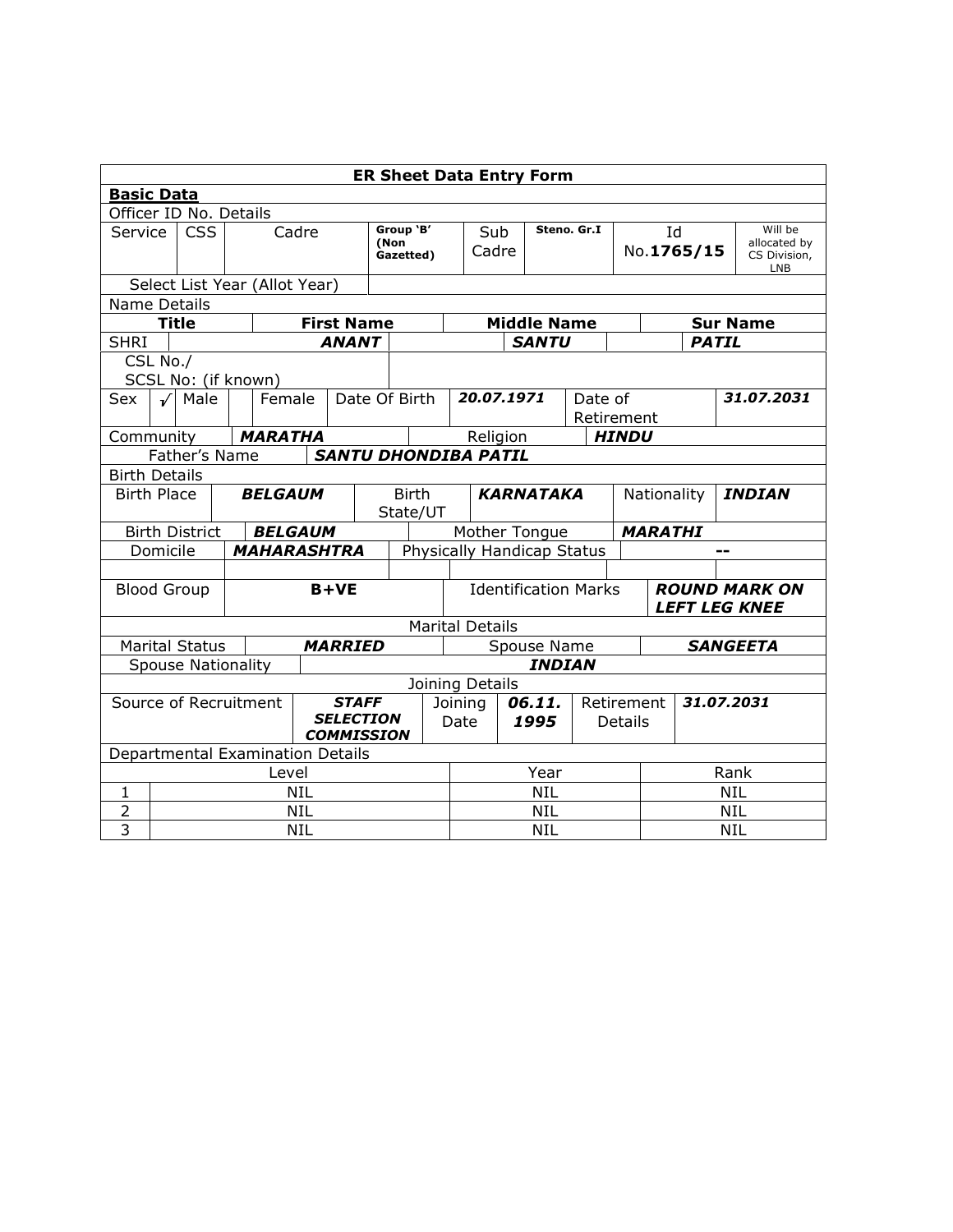## Details of deputation (if applicable)

| Name of the Office                          |                                                 |            | Post held at that<br>time in parent office |                                                                | Name of post<br>(selected for<br>deputation |                     |                                                                                                           | Period of deputation     |            |                                      |                          |  |
|---------------------------------------------|-------------------------------------------------|------------|--------------------------------------------|----------------------------------------------------------------|---------------------------------------------|---------------------|-----------------------------------------------------------------------------------------------------------|--------------------------|------------|--------------------------------------|--------------------------|--|
| <b>NIL</b>                                  |                                                 |            |                                            |                                                                | <b>NIL</b>                                  |                     | <b>NIL</b>                                                                                                |                          | Since      |                                      | From                     |  |
|                                             | <b>NIL</b>                                      |            |                                            |                                                                | <b>NIL</b>                                  |                     | <b>NIL</b>                                                                                                |                          | <b>NIL</b> |                                      | NIL                      |  |
|                                             |                                                 |            |                                            |                                                                | Details of Foreign Visit                    |                     |                                                                                                           |                          |            |                                      |                          |  |
| SI.                                         | Place of Visit                                  |            |                                            |                                                                | Date of                                     |                     | Post held at                                                                                              | Whether it               |            |                                      | Details of visit         |  |
| No.                                         |                                                 |            |                                            | visit                                                          | that time                                   |                     | is a<br>personal or                                                                                       |                          |            |                                      |                          |  |
|                                             |                                                 |            |                                            |                                                                |                                             |                     |                                                                                                           | official visit           |            |                                      |                          |  |
| <b>NIL</b>                                  |                                                 | <b>NIL</b> |                                            |                                                                | <b>NIL</b>                                  |                     | <b>NIL</b>                                                                                                | <b>NIL</b>               |            |                                      | <b>NIL</b>               |  |
|                                             |                                                 |            |                                            |                                                                | Transfer/Posting Detail (if applicable)     |                     |                                                                                                           |                          |            |                                      |                          |  |
|                                             | Place                                           |            |                                            |                                                                |                                             |                     |                                                                                                           | Period of posting        |            |                                      |                          |  |
|                                             | <b>NIL</b>                                      |            |                                            |                                                                |                                             | Since<br><b>NIL</b> |                                                                                                           |                          |            | From<br><b>NIL</b>                   |                          |  |
|                                             |                                                 |            |                                            |                                                                |                                             |                     |                                                                                                           |                          |            |                                      |                          |  |
|                                             | Remarks (if<br>any)                             |            |                                            |                                                                |                                             |                     |                                                                                                           |                          |            |                                      |                          |  |
|                                             | Language known                                  |            |                                            |                                                                |                                             |                     |                                                                                                           |                          |            |                                      |                          |  |
|                                             |                                                 | 1          |                                            |                                                                |                                             |                     | <b>Read</b>                                                                                               | <b>Write</b>             |            | <b>Speak</b>                         |                          |  |
| Known                                       | Indian Language                                 |            | <b>MARATHI</b>                             |                                                                |                                             | <b>YES</b>          | <b>YES</b>                                                                                                |                          |            | <b>YES</b>                           |                          |  |
| 2                                           |                                                 |            |                                            |                                                                | <b>HINDI</b>                                |                     | <b>YES</b>                                                                                                | <b>YES</b>               |            |                                      | <b>YES</b>               |  |
| 3<br>4                                      |                                                 |            |                                            |                                                                | <b>ENGLISH</b><br><b>KANNADA</b>            |                     | <b>YES</b><br><b>YES</b>                                                                                  | <b>YES</b><br><b>YES</b> |            |                                      | <b>YES</b><br><b>YES</b> |  |
|                                             |                                                 |            |                                            |                                                                |                                             |                     |                                                                                                           |                          |            |                                      |                          |  |
|                                             | Foreign Languages                               |            | <b>NIL</b>                                 |                                                                |                                             | <b>NIL</b>          | <b>NIL</b>                                                                                                |                          |            | <b>NIL</b>                           |                          |  |
| 1                                           |                                                 |            |                                            | NIL                                                            |                                             |                     |                                                                                                           |                          |            |                                      |                          |  |
|                                             | $\overline{2}$                                  |            |                                            |                                                                |                                             |                     | NIL                                                                                                       | <b>NIL</b>               |            |                                      | NIL                      |  |
|                                             | 3                                               |            | <b>NIL</b>                                 |                                                                |                                             | <b>NIL</b>          | <b>NIL</b>                                                                                                |                          |            | <b>NIL</b>                           |                          |  |
|                                             | Qualification                                   |            |                                            |                                                                |                                             |                     | Qualification (Use extra photocopy sheets for multi qualifications, experience, training, awards details) |                          |            |                                      |                          |  |
|                                             |                                                 |            |                                            | Discipline                                                     |                                             |                     |                                                                                                           | Specialization 1         |            |                                      |                          |  |
|                                             | <b>DIPLOMA IN</b><br><b>COMMERCIAL PRACTISE</b> |            | <b>SECRETARIL</b>                          |                                                                |                                             |                     | <b>STENOGRAPHY</b>                                                                                        |                          |            |                                      |                          |  |
| Year                                        |                                                 |            |                                            | Division                                                       |                                             |                     | <b>CGPA</b>                                                                                               |                          |            | Specialization 2                     |                          |  |
| 1990                                        |                                                 |            |                                            | $2^{ND}$ CLASS                                                 |                                             |                     |                                                                                                           |                          |            | <b>COMMERCIAL</b><br><b>SUBJECTS</b> |                          |  |
| Institution                                 |                                                 |            |                                            |                                                                | University                                  |                     | Place                                                                                                     |                          |            |                                      | Country                  |  |
| <b>GOVT. POLYTECHNIC,</b><br><b>BELGAUM</b> |                                                 |            |                                            | <b>BOARD OF TECH.</b><br><b>EDUCATION,</b><br><b>KARNATAKA</b> |                                             |                     | <b>BELGLAUM</b>                                                                                           |                          |            |                                      | <b>INDIA</b>             |  |
|                                             |                                                 |            |                                            |                                                                |                                             |                     |                                                                                                           |                          |            |                                      |                          |  |